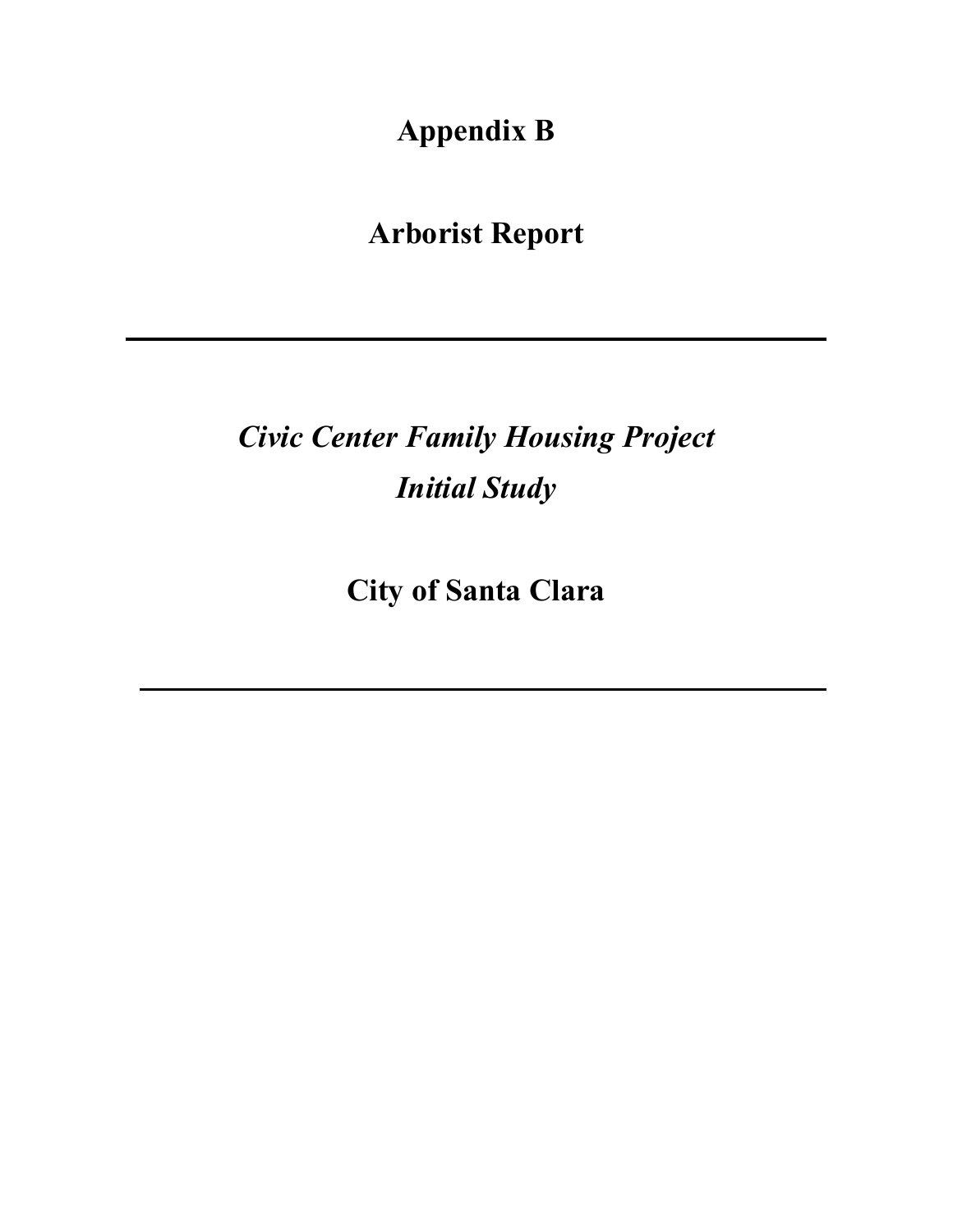

## **Preliminary Arborist Report**

**1601 Civic Center Drive Santa Clara, CA**

**PREPARED FOR Charities Housing Development Corporation 1400 Parkmour Ave., Suite 190 San Jose, CA 95126**

> **PREPARED BY: HortScienceBartlett Consulting 325 Ray St. Pleasanton, CA 94566**

> > **March 6, 2020**

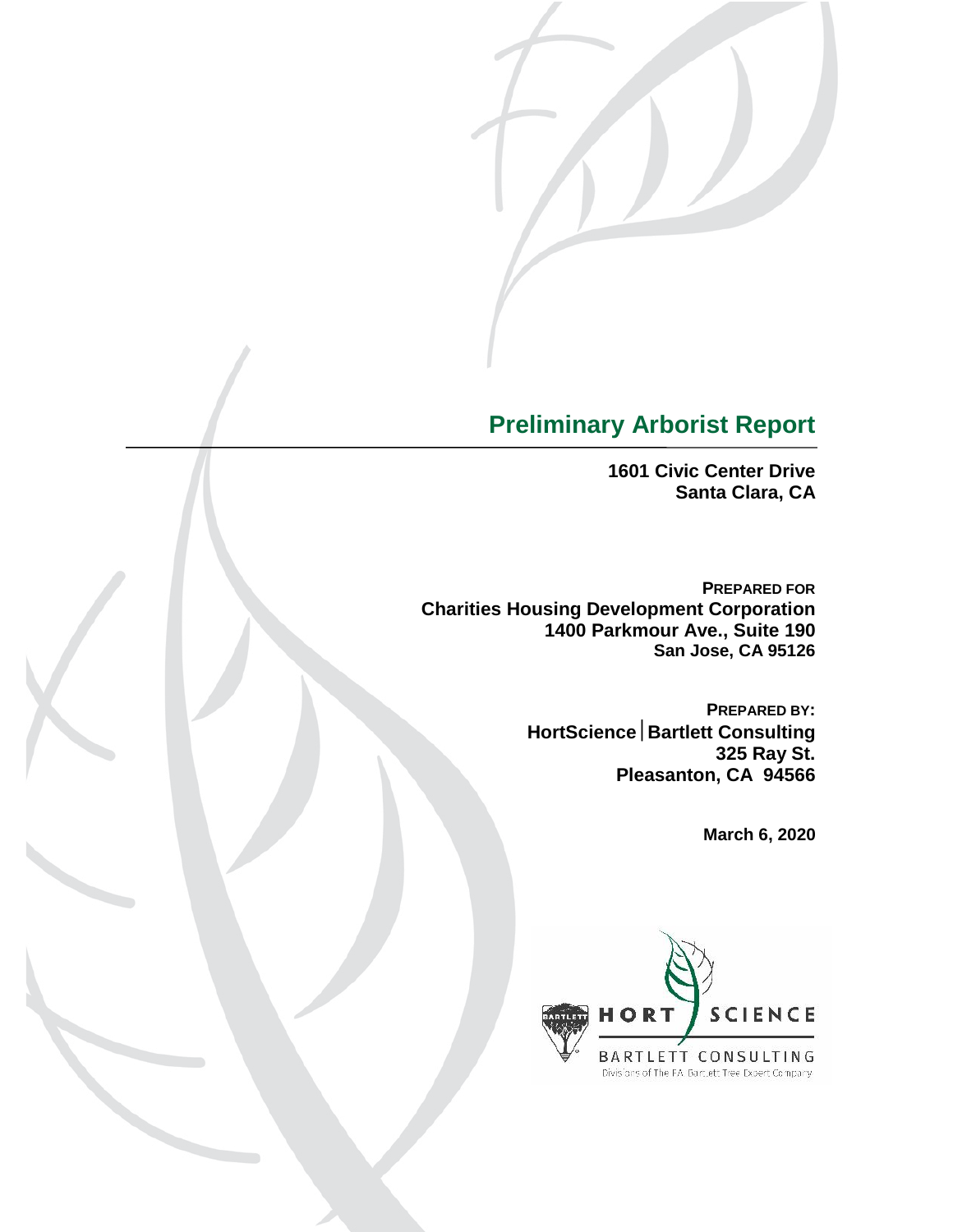## **Preliminary Arborist Report 1601 Civic Center Drive Santa Clara, CA**

## **Table of Contents**

|                                                           | Page |
|-----------------------------------------------------------|------|
| Introduction and Overview                                 | 1    |
| <b>Tree Assessment Methods</b>                            | 1    |
| Description of Trees                                      | 2    |
| <b>Suitability for Preservation</b>                       | 3    |
| <b>Preliminary Evaluation of Impacts and Preservation</b> | 5    |
| <b>Tree Replacement Requirements</b>                      | 5    |
| <b>Preliminary Tree Preservation Specifications</b>       | 5    |

| <b>List of Tables</b>                                |   |  |
|------------------------------------------------------|---|--|
| Table 1. Tree Condition and Frequency of Occurrence. | 2 |  |
| Table 2. Tree Suitability for Preservation.          | Δ |  |

## **Exhibits**

## *Tree Inventory Map*

*Tree Assessment Form*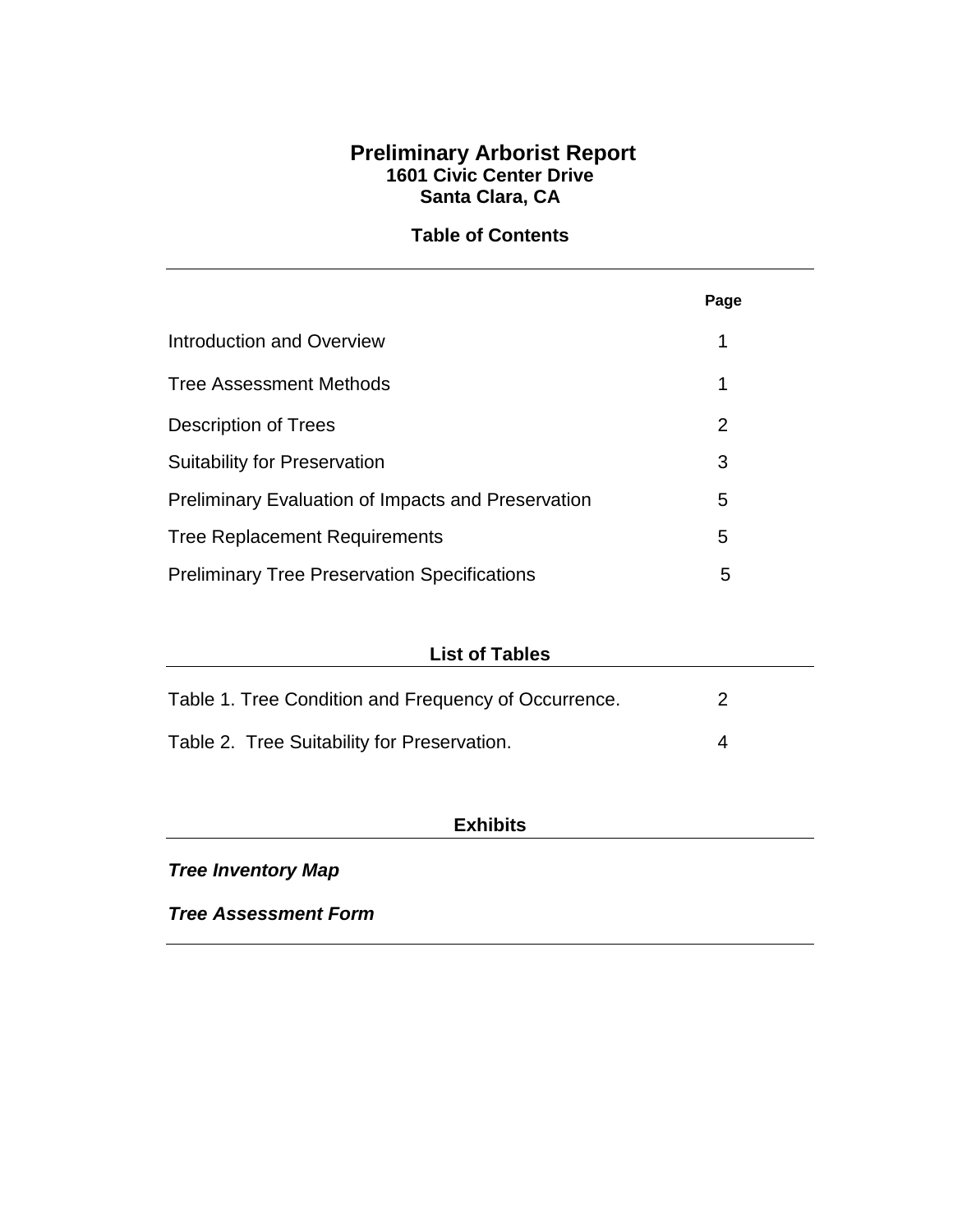## **Preliminary Arborist Report 1601 Civic Center Drive Santa Clara, CA**

#### *Introduction and Overview*

Charities Housing Development Corporation is planning to redevelop 1601 Civic Center Drive in Santa Clara. The site currently contains? Consists? of several commercial buildings with associated landscapes and parking. HortScience I Bartlett Consulting, divisions of The Bartlett Tree Expert Company was asked to prepare a **Preliminary Arborist Report** for the site as part of the application to the City of Santa Clara.

This report provides the following information:

- 1. An evaluation of the health and structural condition of the trees within the proposed project area based on a visual inspection from the ground.
- 2. A preliminary assessment of the trees that would be preserved and removed based on the development plans of Charities Housing.
- 3. A preliminary estimate of the number of trees required to be planted for mitigation.

#### *Tree Assessment Methods*

Trees were assessed on February 11, 2020. Trees were tagged with numbers #132- 150. The survey included trees 4 inches in diameter and greater as well as cedars, redwoods, oaks, olives, bays, peppers and street trees of any size. The assessment procedure consisted of the following steps:

- 1. Identifying the tree species;
- 2. Tagging each tree with an identifying number and recording its location on a map;
- 3. Measuring the trunk diameter at a point 48 inches above grade;
- 4. Evaluating the health and structural condition using a scale of  $1 5$ :
	- *5* A healthy, vigorous tree, reasonably free of signs and symptoms of disease, with good structure and form typical of the species.
	- *4* Tree with slight decline in vigor, small amount of twig dieback, minor structural defects that could be corrected.
	- *3* Tree with moderate vigor, moderate twig and small branch dieback, thinning of crown, poor leaf color, moderate structural defects that might be mitigated with regular care.
	- *2* Tree in decline, epicormic growth, extensive dieback of medium to large branches, significant structural defects that cannot be abated.
	- *1* Tree in severe decline, dieback of scaffold branches and/or trunk; most of foliage from epicormics; extensive structural defects that cannot be abated.
- 5. Rating the suitability for preservation as "high", "moderate" or "low". Suitability for preservation considers the health, age and structural condition of the tree, and its potential to remain an asset to the site for years to come.<br> **High:** Trees with good health and structural stab
	- *High*: Trees with good health and structural stability that have the potential for longevity at the site.
	- *Moderate*: Trees with somewhat declining health and/or structural defects than can be abated with treatment. The tree will require more intense management and monitoring, and may have shorter life span than those in 'high' category.
	- *Low*: Tree in poor health or with significant structural defects that cannot be mitigated. Tree is expected to continue to decline, regardless of treatment. The species or individual may have characteristics that are undesirable for landscapes, and generally are unsuited for use areas.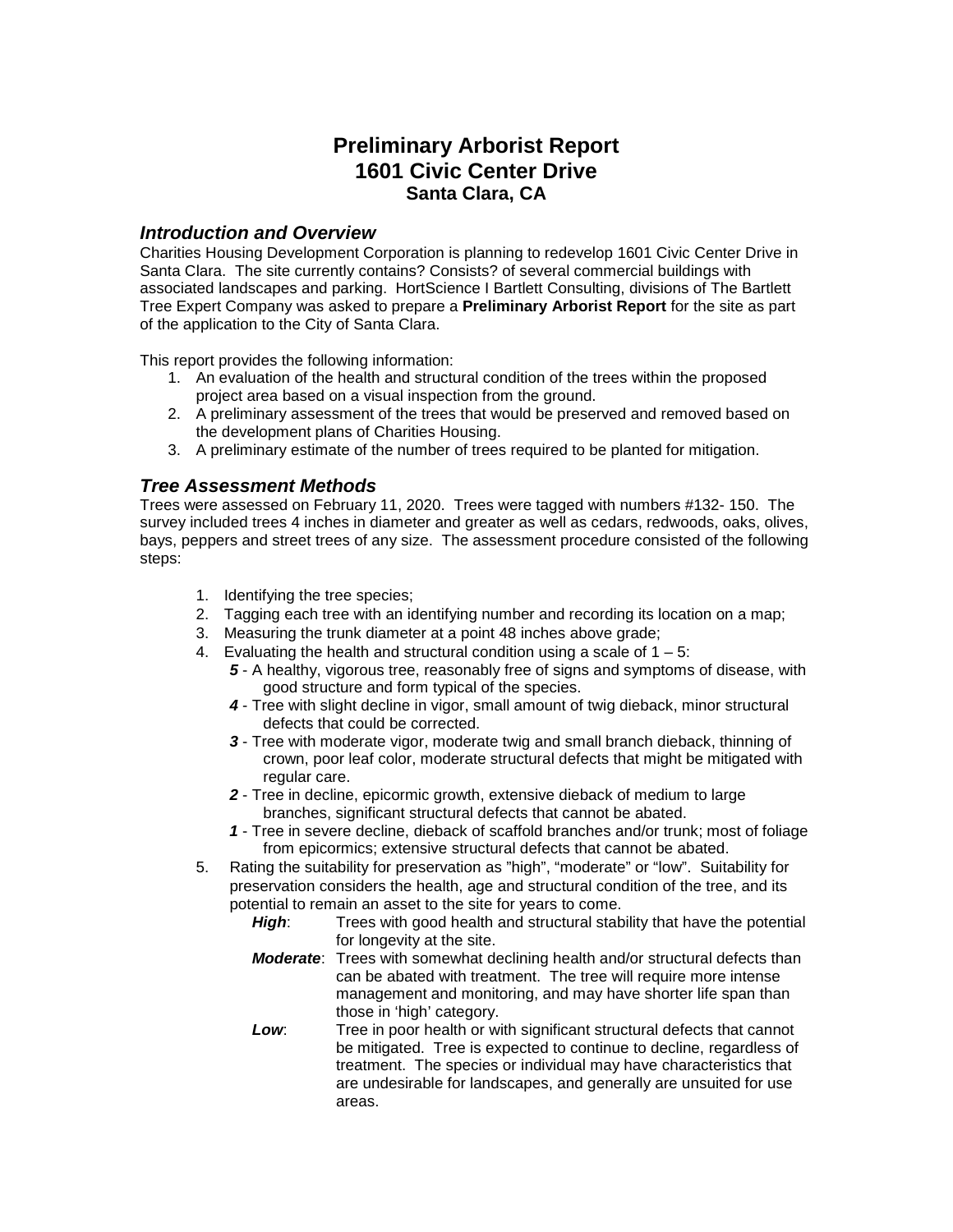### *Description of Trees*

Nineteen (19) trees representing four species were evaluated (Table 1). Thirteen (13) were in fair condition, six trees were in poor condition and no trees were in good condition. No off-site trees were included in the assessment. Descriptions of each tree are found in the *Tree Assessment Form* and locations are plotted on the *Tree Inventory Plan* (see Exhibits).

| Table 1. Condition ratings and frequency of occurrence of trees |
|-----------------------------------------------------------------|
| 1601 Civic Center Drive Santa Clara, CA                         |

| <b>Common Name</b> | <b>Scientific Name</b> | <b>Condition</b> | Total       |                 |              |
|--------------------|------------------------|------------------|-------------|-----------------|--------------|
|                    |                        | Poor<br>$(1-2)$  | Fair<br>(3) | Good<br>$(4-5)$ |              |
|                    | Liquidambar            |                  |             |                 |              |
| Sweetgum           | styraciflua            | 4                | 1           |                 | 5            |
| African fern pine  | Afrocarpus falcatus    |                  | 2           |                 | $\mathbf{2}$ |
| Olive              | Olea europaea          | 2                | 9           |                 | 11           |
| Purple leaf plum   | Prunus cerasifera      |                  | 1           | ۰               | 1            |
| Total              |                        | 6                | 13          |                 | 19           |

The most common species present was olive with 11 trees (58% of the population). The olives ranged from poor (2 trees) to fair (9 trees) condition. All had either multiple trunks arising from the base or were codominant, where a stem had been removed (Photo 1). Many of the olives had pruning wounds. Olives were semi-mature with trunk diameters ranging from 9 to 17 inches.

> **Photo 1 (left):** Olive #143 was located in a narrow parking lot planter. **Photo 2 (right):** A stem had been removed at 3 feet on the south.

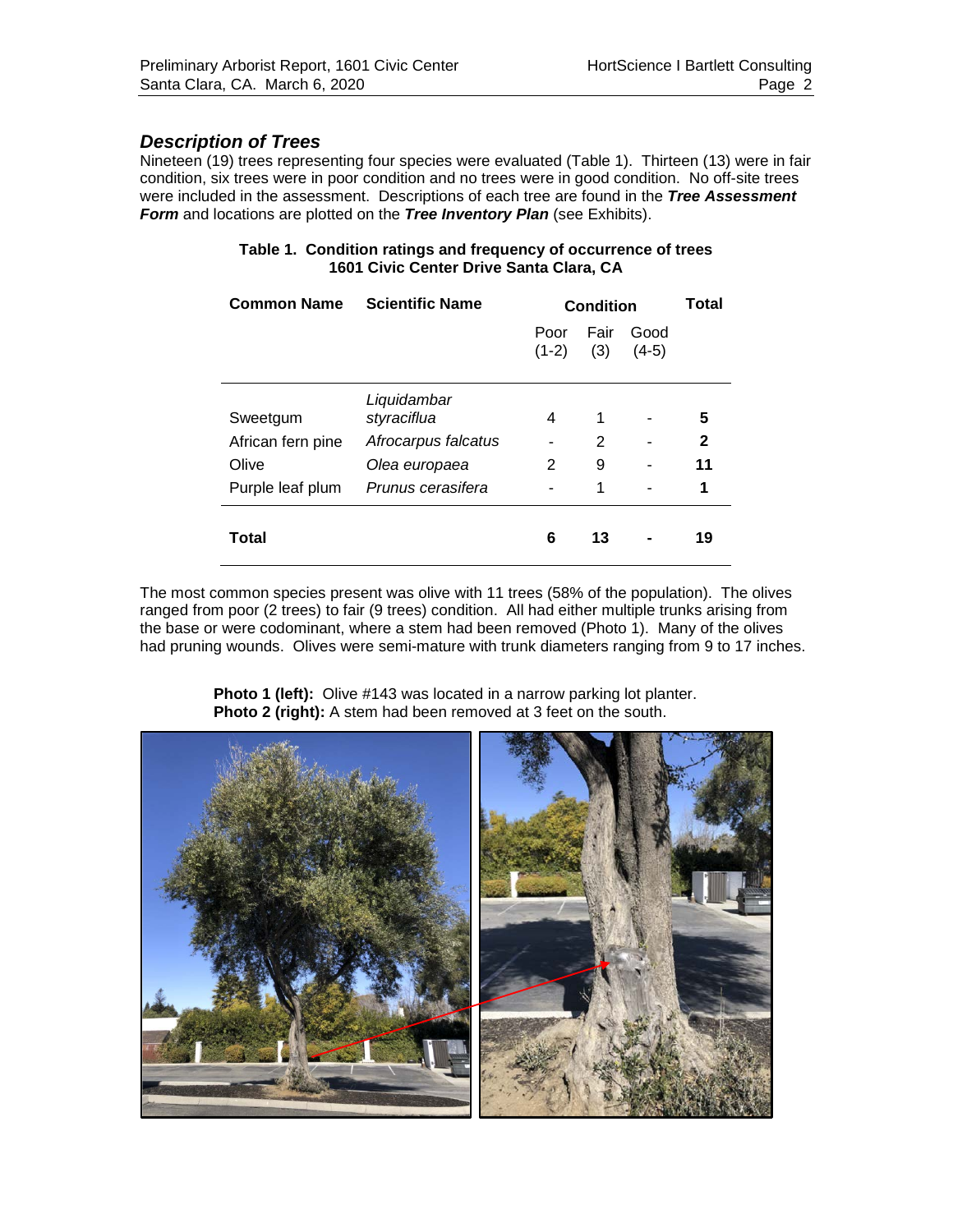Five (5) sweetgums were growing near the street on the eastern property line. The sweetgums were in poor (4 trees) to fair (1 tree) condition. All but one (#140) of the sweetgums had been topped. The sweetgums were young with 7 to 8 inch trunk diameters.



Photo 3 (above): Five sweetgums were growing on along Lincoln.

Two (2) African fern pines were located 3 feet from the building on the north. African fern pines were in fair condition and had been hedged. They both had multiple trunks from the base.

One purpleleaf plum (#142) was in fair condition. It had multiple trunks arising from a single point at 3 feet. The semi-mature plum had trunk diameters of 4, 7, 7, and 11 inches. Branches were fused on the east and there was a bulge on the south trunk at 2 feet.

The City of Santa Clara General Plan 5.10.1-P4 defines *Protected Trees* as "healthy cedars, redwoods, oaks, olives, bay laurel and pepper trees of any size, and all other trees over 36 inches in circumference (12 inches diameter) measured from 48 inches above-grade on private and public property as well as in the public right-of-way". By this definition, there were nine *Protected Trees* at the site. Heritage trees are specific trees adopted by the City of Santa Clara and listed in the General Plan Appendix 8.10. There were no *Heritage Trees* identified at this site.

## *Suitability for Preservation*

Before evaluating the impacts that will occur during development, it is important to consider the quality of the tree resource itself, and the potential for individual trees to function well over an extended length of time. Trees that are preserved on development sites must be carefully selected to make sure that they may survive development impacts, adapt to a new environment and perform well in the landscape.

Our goal is to identify trees that have the potential for long-term health, structural stability and longevity. For trees growing in open fields, away from areas where people and property are present, structural defects and/or poor health presents a low risk of damage or injury if they fail. However, we must be concerned about safety in use areas. Therefore, where development encroaches into existing plantings, we must consider their structural stability as well as their potential to grow and thrive in a new environment. Where development will not occur, the normal life cycles of decline, structural failure and death should be allowed to continue.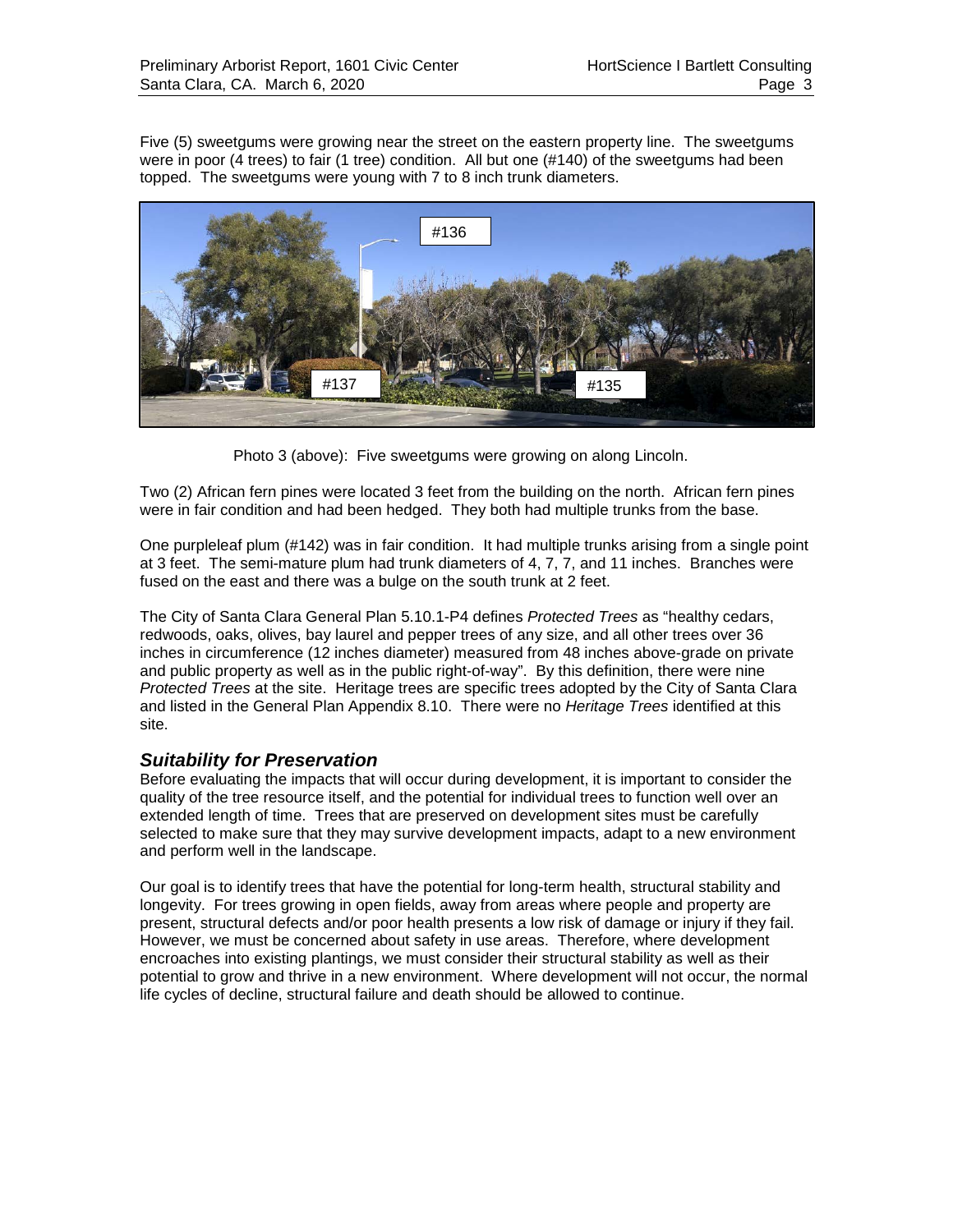Evaluation of suitability for preservation considers several factors:

#### • **Tree health**

Healthy, vigorous trees are better able to tolerate impacts such as root injury, demolition of existing structures, changes in soil grade and moisture, and soil compaction than are non-vigorous trees. Olive #133 had decay at the base and a girdled stem.

#### • **Structural integrity**

Trees with significant amounts of wood decay and other structural defects that cannot be corrected are likely to fail. Such trees should not be preserved in areas where damage to people or property is likely. For example, sweetgums #135-139 had been topped. Growth arising from topping wounds is weakly attached and can be prone to breakage.

#### • **Species response**

There is a wide variation in the response of individual species to construction impacts and changes in the environment.

#### • **Tree age and longevity**

Old trees, while having significant emotional and aesthetic appeal, have limited physiological capacity to adjust to an altered environment. Young trees are better able to generate new tissue and respond to change.

#### • **Species invasiveness**

Species that spread across a site and displace desired vegetation are not always appropriate for retention. This is particularly true when indigenous species are displaced. The California Invasive Plant Inventory Database [\(http://www.cal-ipc.org/paf/\)](http://www.cal-ipc.org/paf/) lists species identified as being invasive. This site is part of the Central West Floristic Province. Olive is listed as having limited invasiveness potential.

Each tree was rated for suitability for preservation based upon its age, health, structural condition and ability to safely coexist within a development environment (see *Tree Assessment* in Exhibits, and Table 2). We consider trees with good suitability for preservation to be the best candidates for preservation. We do not recommend retention of trees with poor suitability for preservation in areas where people or property will be present. Retention of trees with moderate suitability for preservation depends upon the intensity of proposed site changes.

#### **Table 2: Tree suitability for preservation 1601 Civic Center, Santa Clara, CA.**

 **High** These are trees with good health and structural stability that have the potential for longevity at the site. None of the trees had a high suitability for preservation.

**Moderate** Trees in this category have fair health and/or structural defects that may be abated with treatment. These trees require more intense management and monitoring, and may have shorter life-spans than those in the "high" category. Ten (10) trees had a moderate suitability for preservation: six olives (#134, 138, 141, 148, and 149), two African fern pines (#144 and 145), one purpleleaf plum (#142), and one sweetgum (#140).

 **Low** Trees in this category are in poor health or have significant defects in structure that cannot be abated with treatment. These trees can be expected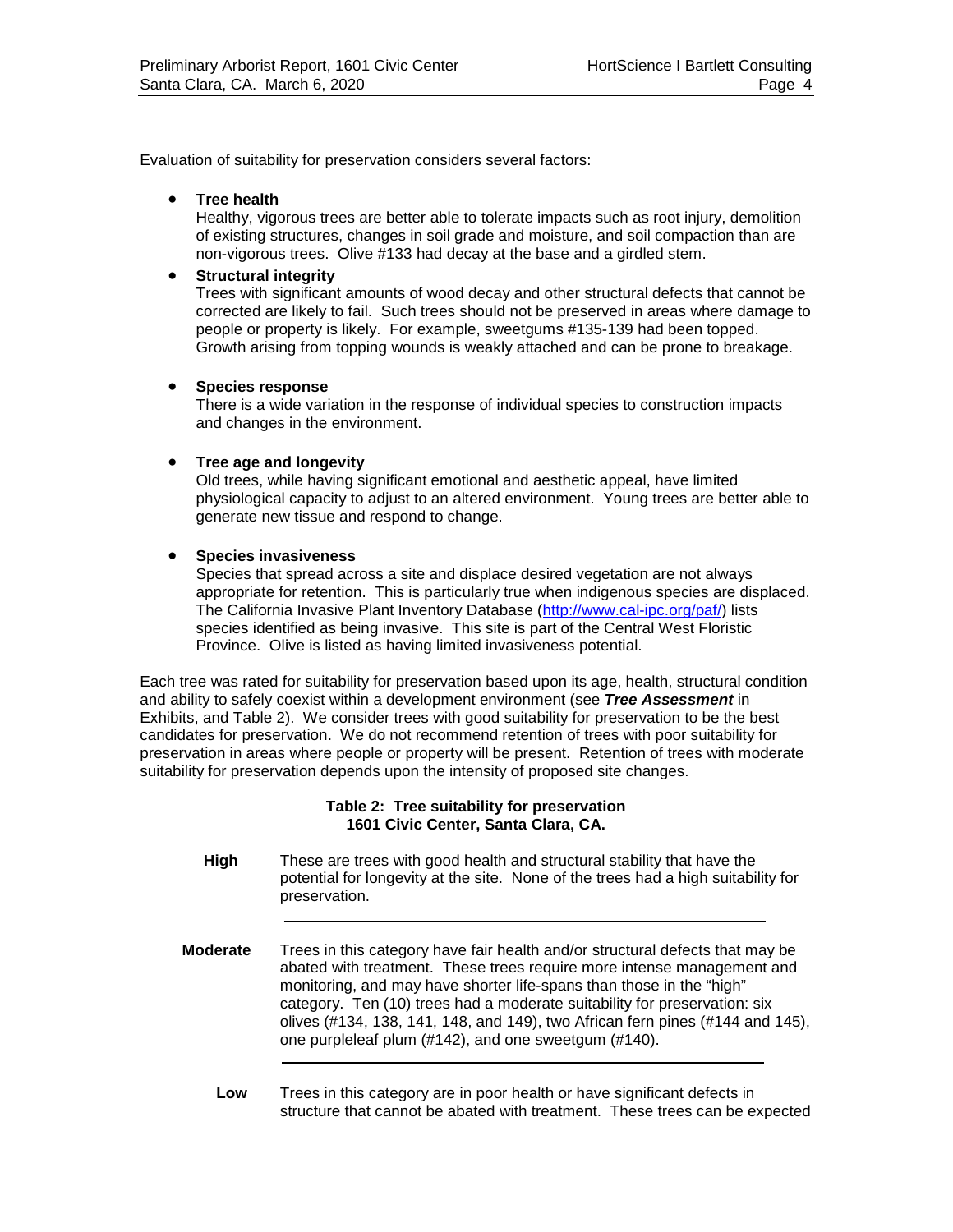to decline regardless of management. The species or individual tree may possess either characteristics that are undesirable in landscape settings or be unsuited for use areas. Nine (9) trees had a low suitability for preservation: five olives (#132, 133, 146, 147, and 150) and four sweetgums (#135-137 and 139)

## *Preliminary Evaluation of Impacts and Recommendations for Preservation*

Appropriate tree retention develops a practical match between the location and intensity of construction activities and the quality and health of trees. The *Tree Assessment* was the reference point for tree condition and quality. Development plans have not yet been finalized. Surveyed trunk locations were provided for each tree evaluated.

At this point in the planning process, nine trees (#132, 133, 135, 137, 139, 146, 147, and 150) are recommended for removal based on poor suitability for preservation; four are considered protected. Two (2) African fern pine trees were growing 3' from the building. The limited space for a fern pine to reach its full potential would be challenging. Although five of the olives (#134, 138, 143, 148 and 149) were in fair condition, three trees (#134, 138 and 148) had wounds and #149 had decay at the base. The north stem of olive #134 was girdled. Further assessment of tree impacts and potential for preservation will be made when site plans are prepared.

## *Tree Replacement Requirements*

The City of Santa Clara General Plan 5.3.1-P10 states:

*Provide opportunities for increased landscaping and trees in the community, including requirements for new development to provide street trees and a minimum 2:1 on- or offsite replacement for trees removed as part of the proposal.*

## *Preliminary Tree Preservation Guidelines*

The goal of tree preservation is not merely tree survival during development but maintenance of tree health and beauty for many years. Trees retained on sites that are either subject to extensive injury during construction or are inadequately maintained become a liability rather than an asset. The response of individual trees will depend on the amount of excavation and grading, the care with which demolition is undertaken, and the construction methods. Coordinating any construction activity inside the **TREE PROTECTION ZONE** can minimize these impacts.

The following recommendations will help reduce impacts to trees from development and maintain and improve their health and vitality through the clearing, grading and construction phases.

#### **Tree Protection Zone**

- 1. **A TREE PROTECTION ZONE** shall be identified for each tree to be preserved. The **TREE PROTECTION ZONE** shall be the dripline.
- 2. However, the fencing delineating the extent of the **TREE PROTECTION ZONE** may be the property line. Fences shall be 6 ft. chain link with posts sunk into the ground or equivalent as approved by the City.
- 3. Fences must be installed prior to beginning demolition and must remain until construction is complete.

#### **Design recommendations**

1. Any changes to the plans affecting the trees should be reviewed by the Project Arborist with regard to tree impacts. These include, but are not limited to, site plans, improvement plans,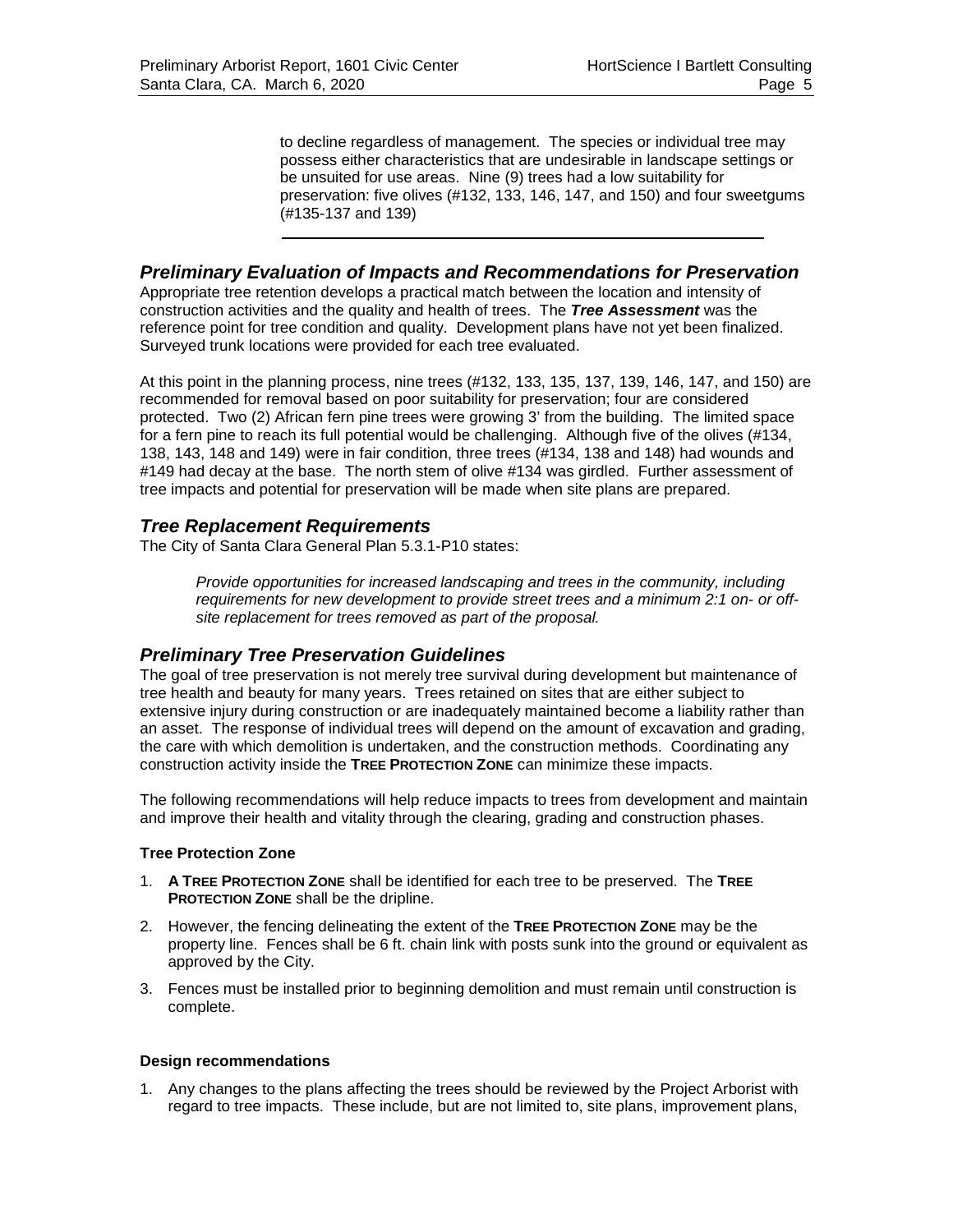utility and drainage plans, grading plans, landscape and irrigation plans, and demolition plans.

- 2. Irrigation systems must be designed so that no trenching severs roots larger than 1 inch in diameter will occur within the **TREE PROTECTION ZONE**.
- 3. **Tree Preservation Guidelines** prepared by the Project Arborist, which include specifications for tree protection during demolition and construction, should be included on all plans.
- 4. Any herbicides placed under paving materials must be safe for use around trees and labeled for that use.
- 5. Do not lime the subsoil within 50 feet of any tree. Lime is toxic to tree roots.
- 6. As trees withdraw water from the soil, expansive soils may shrink within the root area. Therefore, foundations, footings and pavements on expansive soils near trees should be designed to withstand differential displacement.
- 7. Ensure adequate but not excessive water is supplied to trees; in most cases occasional irrigation will be required. Avoid directing runoff toward trees.

#### **Pre-demolition and pre-construction treatments and recommendations**

- 1. The demolition and construction superintendents shall meet with the Project Arborist before beginning work to review all work procedures, access routes, storage areas, and tree protection measures.
- 2. Fence all trees to be retained to completely enclose the **TREE PROTECTION ZONE** prior to demolition, grubbing or grading. Fences shall be 6 feet chain link. Fences are to remain until all grading and construction is completed.
- 3. Branches extending into the work area that can remain following demolition shall be tied back and protected from damage.
- 4. Prune trees to be preserved to clean the crown of dead branches 1 inch and larger in diameter, raise canopies as needed for construction activities.
	- a. All pruning shall be done by a State of California Licensed Tree Contractor (C61/D49). All pruning shall be done by Certified Arborist or Certified Tree Worker in accordance with the Best Management Practices for Pruning (International Society of Arboriculture, 2002) and adhere to the most recent editions of the American National Standard for Tree Care Operations (Z133.1) and Pruning (A300).
	- b. The Project Arborist will provide pruning specifications prior to site demolition.
	- c. Branches extending into the work area that can remain following demolition shall be tied back and protected from damage.
	- d. While in the tree the arborist shall perform an aerial inspection to identify any defects, weak branch and trunk attachments and decay not visible from the ground. Any additional work needed to mitigate defects shall be reported to the property owner.
- 5. Structures and underground features to be removed within the **TREE PROTECTION ZONE** shall use equipment that will minimize damage to trees above and below ground and operate from outside the **TREE PROTECTION ZONE**. Tie back branches and wrap trunks with protective materials to protect from injury as directed by the Project Arborist. The Project Arborist shall be on site during all operations within the **TREE PROTECTION ZONE** to monitor demolition activity.
- 6. All tree work shall comply with the Migratory Bird Treaty Act as well as California Fish and Wildlife code 3503-3513 to not disturb nesting birds. To the extent feasible tree pruning and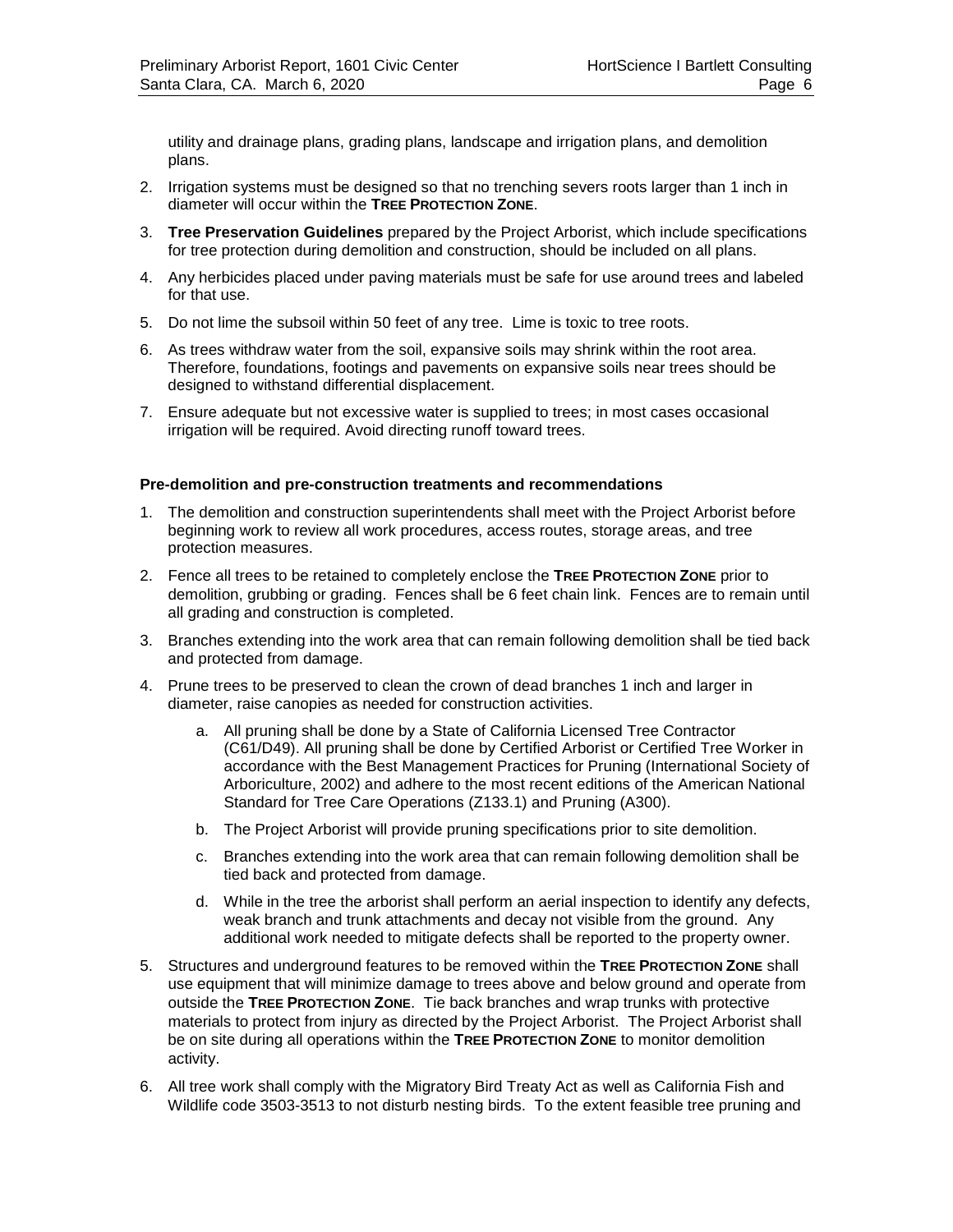removal should be scheduled outside of the breeding season. Breeding bird surveys should be conducted prior to tree work. Qualified biologists should be involved in establishing work buffers for active nests.

#### **Recommendations for tree protection during construction**

- 1. Any approved grading, construction, demolition or other work within the **TREE PROTECTION ZONE** should be monitored by the Project Arborist.
- 2. All contractors shall conduct operations in a manner that will prevent damage to trees to be preserved.
- 3. Tree protection devices are to remain until all site work has been completed within the work area. Fences or other protection devices may not be relocated or removed without permission of the Project Arborist.
- 4. Construction trailers, traffic and storage areas must remain outside **TREE PROTECTION ZONE** at all times.
- 5. Any root pruning required for construction purposes shall receive the prior approval of and be supervised by the Project Arborist. Roots should be cut with a saw to provide a flat and smooth cut. Removal of roots larger than 2 inches in diameter should be avoided.
- 6. If roots 2 inches and greater in diameter are encountered during site work and must be cut to complete the construction, the Project Arborist must be consulted to evaluate effects on the health and stability of the tree and recommend treatment.
- 7. Any brush clearing required within the **TREE PROTECTION ZONE** shall be accomplished with hand-operated equipment*.*
- 8. All down brush and trees shall be removed from the **TREE PROTECTION ZONE** either by hand, or with equipment sitting outside the **TREE PROTECTION ZONE**. Extraction shall occur by lifting the material out, not by skidding across the ground.
- 9. Prior to grading or trenching, trees may require root pruning outside the **TREE PROTECTION ZONE.** Any root pruning required for construction purposes shall receive the prior approval of, and be supervised by, the Project Arborist.
- 10. Spoil from trench, footing, utility or other excavation shall not be placed within the **TREE PROTECTION ZONE**, neither temporarily nor permanently.
- 11. All trees shall be irrigated on a schedule to be determined by the Project Arborist (every 3 to 6 weeks is typical). Each irrigation shall wet the soil within the **TREE PROTECTION ZONE** to a depth of 30 inches.
- 12. If injury should occur to any tree during construction, it should be evaluated as soon as possible by the Project Arborist so that appropriate treatments can be applied.
- 13. No excess soil, chemicals, debris, equipment or other materials shall be dumped or stored within the **TREE PROTECTION ZONE**.
- 14. Any additional tree pruning needed for clearance during construction must be performed by a Certified Arborist and not by construction personnel.
- 15. Trees that accumulate a sufficient quantity of dust on their leaves, limbs and trunk as judged by the Project Arborist shall be spray-washed at the direction of the Project Arborist.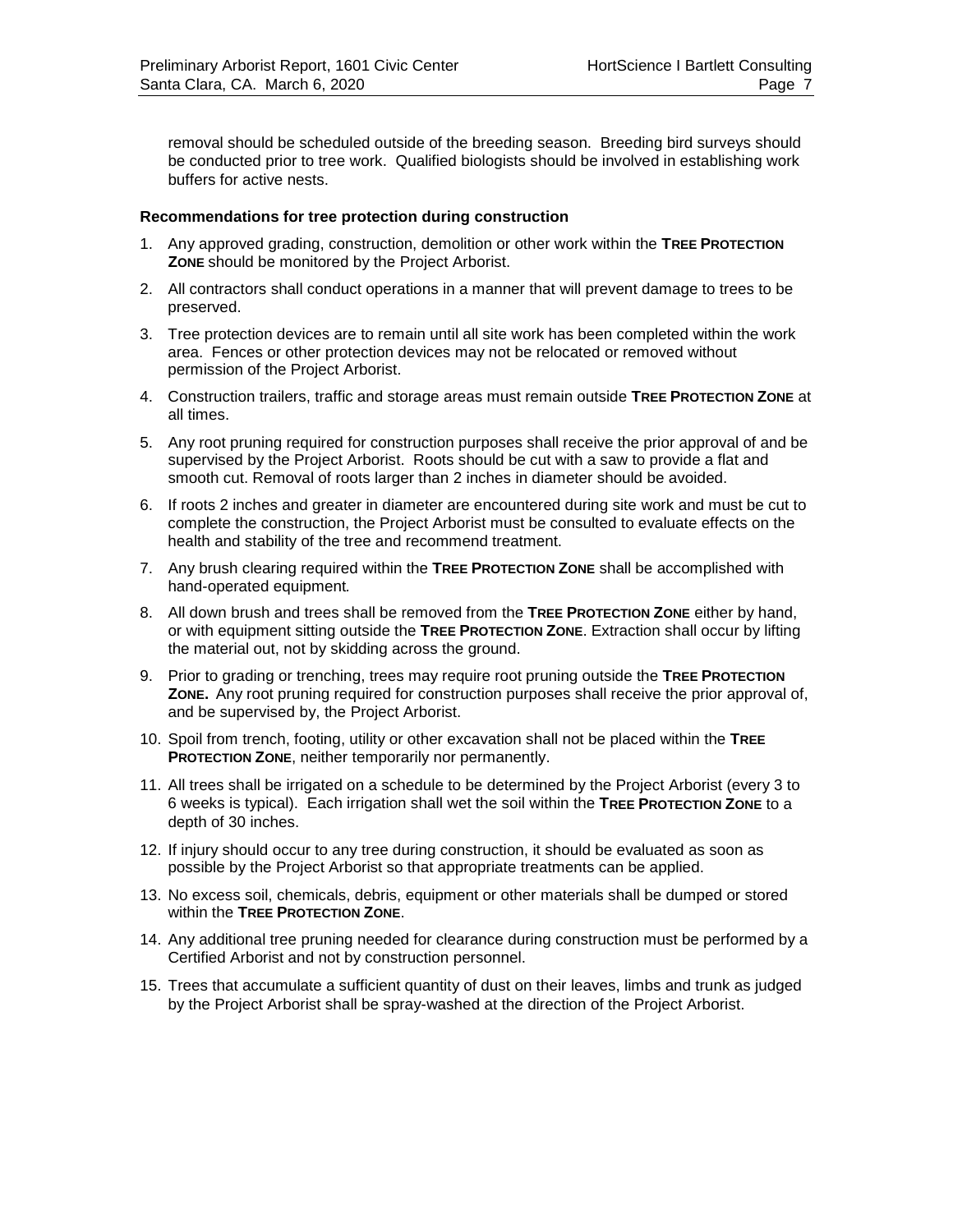#### **Maintenance of impacted trees**

Our procedures included assessing trees for observable defects in structure. This is not to say that trees without significant defects will not fail. Failure of apparently defect-free trees does occur, especially during storm events. Wind forces, for example, can exceed the strength of defect-free wood causing branches and trunks to break. Wind forces coupled with rain can saturate soils, reducing their ability to hold roots, and blow over defect-free trees. Although we cannot predict all failures, identifying those trees with observable defects is a critical component of enhancing public safety.

Furthermore, trees change over time. Our inspections represent the condition of the tree at the time of inspection. As trees age, the likelihood of failure of branches or entire trees increases. Annual tree inspections are recommended to identify changes to tree health and structure. In addition, trees should be inspected after storms of unusual severity to evaluate damage and structural changes. Initiating these inspections is the responsibility of the client and/or tree owner.

Preserved trees will experience a physical environment different from that pre-development. As a result, tree health and structural stability should be monitored. Occasional pruning, fertilization, mulch, pest management, replanting and irrigation may be required. In addition, provisions for monitoring both tree health and structural stability following construction must be made a priority.

If you have any questions regarding my observations or recommendations, please contact me.

#### **HortScience I Bartlett Consulting**

-Tayell Bell

Maryellen Bell Certified Arborist #WE-5643A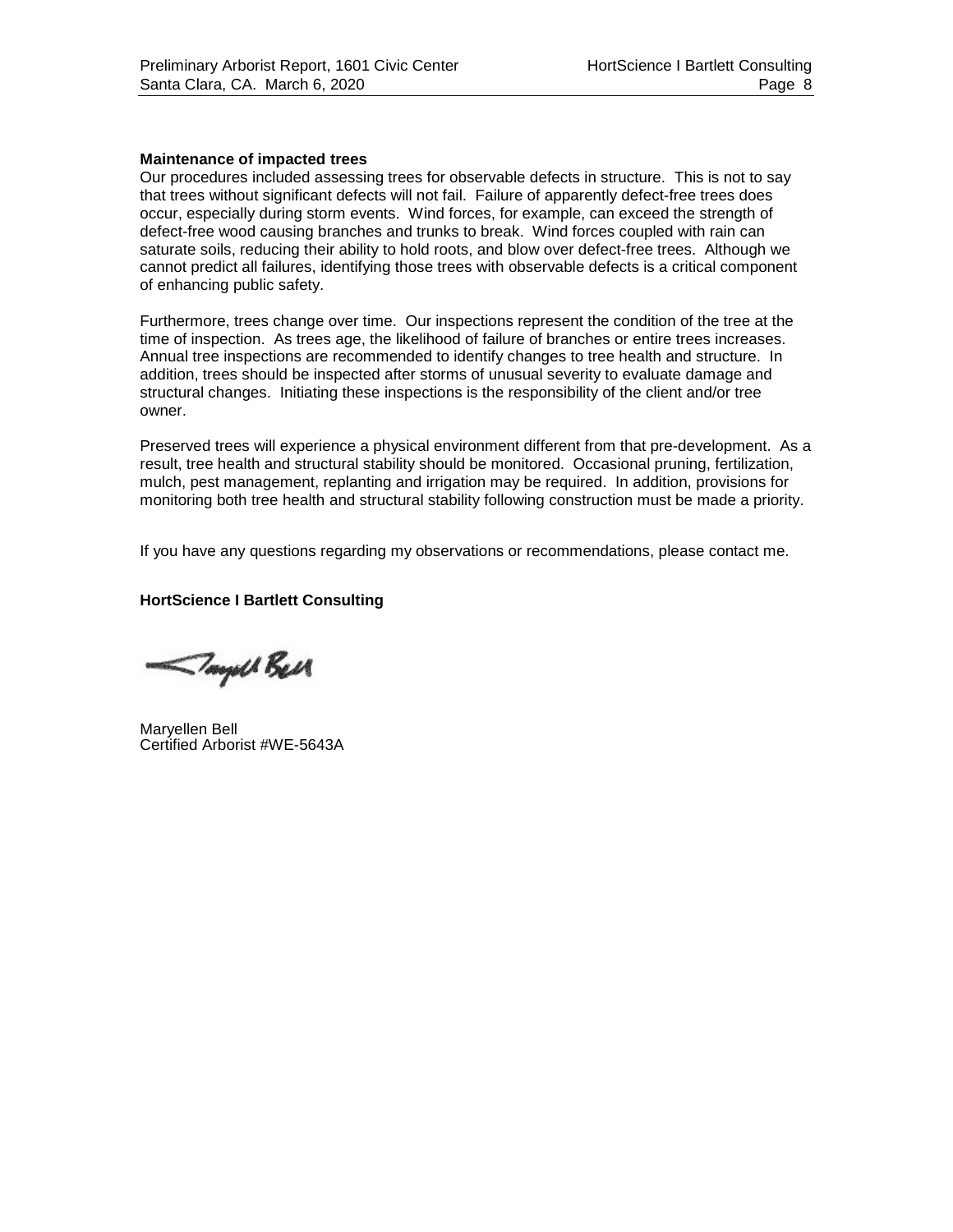

# **Exhibits**

**Tree Inventory Map**

**Tree Assessment Form**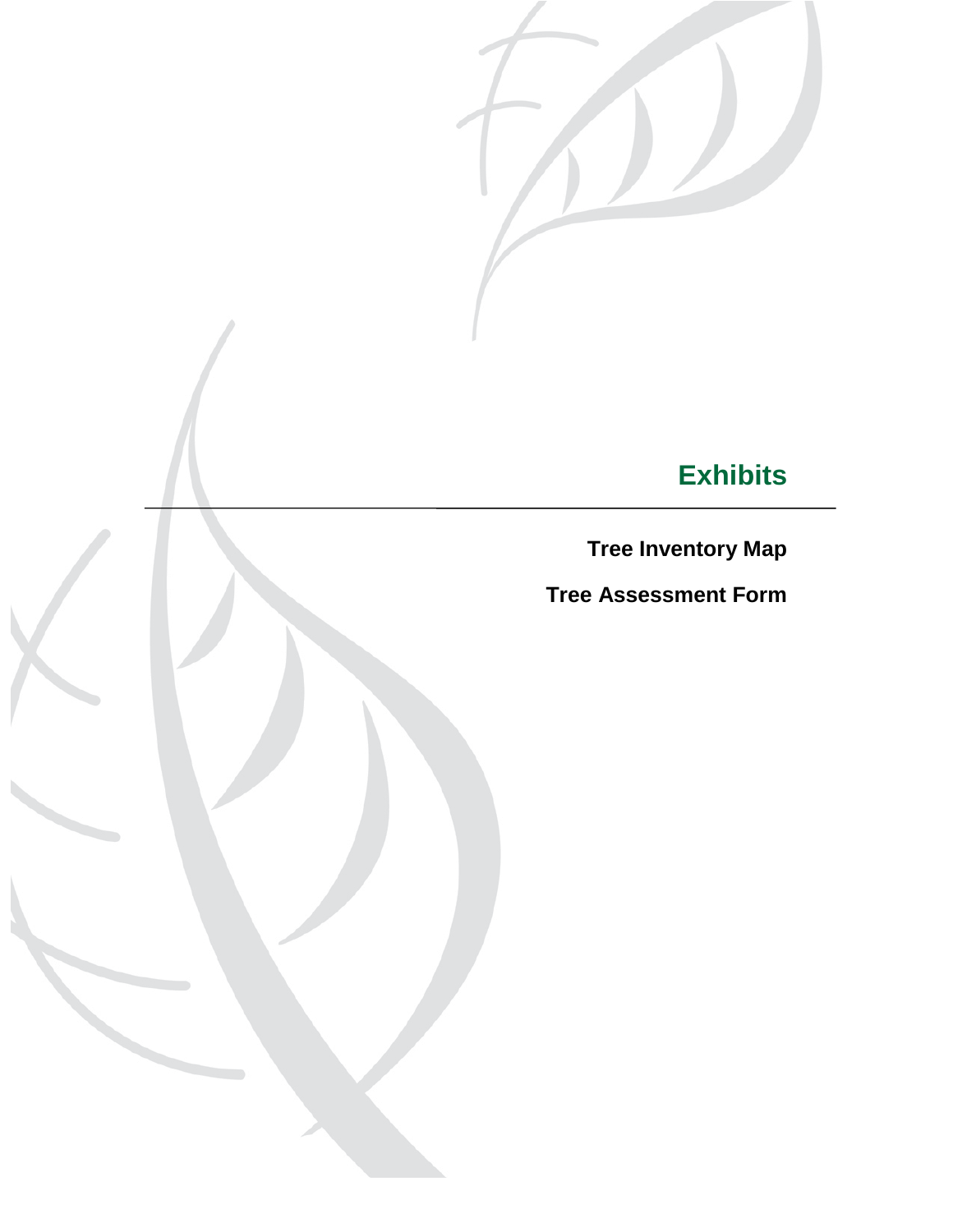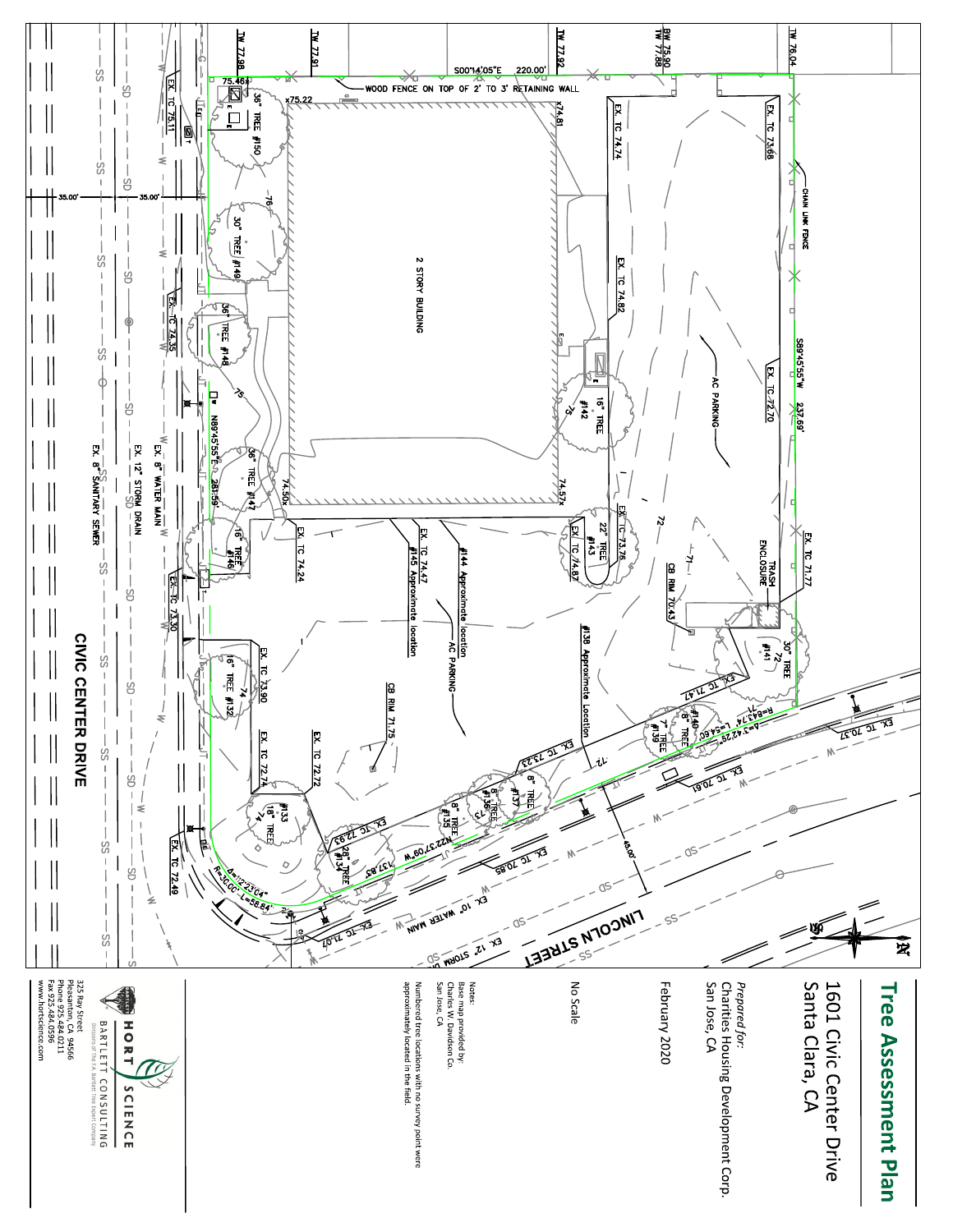| <b>Tree Assessment</b> |                  |                                          | <b>Charaities Housing</b><br>Santa Clara<br>February 11, 2020 |                                               |                                                        | HORT<br><b>SCIENCE</b>                                                                                                                                 |  |  |
|------------------------|------------------|------------------------------------------|---------------------------------------------------------------|-----------------------------------------------|--------------------------------------------------------|--------------------------------------------------------------------------------------------------------------------------------------------------------|--|--|
| Tree<br>No.            | <b>Species</b>   | <b>Trunk</b><br><b>Diameter</b><br>(in.) | <b>Protected</b><br>Tree?                                     | <b>Condition</b><br>$1 = poor$<br>5=excellent | <b>Suitability for Comments</b><br><b>Preservation</b> | BARTLETT CONSU<br>A Division of The F.A. Bartlett Tree Expert Co                                                                                       |  |  |
| 132                    | Olive            | 15                                       | Yes                                                           | $\overline{2}$                                | Low                                                    | South stem removed leaving large wound; north stem self correcting<br>lean; poor pruning cuts; history of branch failure N; epicormic growth.          |  |  |
| 133                    | Olive            | 11,7,7                                   | No.                                                           | $\overline{2}$                                | Low                                                    | Multiple trunks arise from 3'; decay W at base; epicormic growth; SW<br>stem girdled.                                                                  |  |  |
| 134                    | Olive            | 16,9                                     | Yes                                                           | 3                                             | Moderate                                               | Multiple trunks arise from 2'; south stem removed leaving large<br>pruning wound; epicormic growth; dense canopy; girdled stem N.                      |  |  |
| 135                    | Sweetgum         | 8                                        | No                                                            | $\overline{c}$                                | Low                                                    | Multiple trunks arise from 4'; topped.                                                                                                                 |  |  |
| 136                    | Sweetgum         | 8                                        | No                                                            | $\overline{2}$                                | Low                                                    | Topped.                                                                                                                                                |  |  |
| 137                    | Sweetgum         | 8                                        | No                                                            | $\overline{2}$                                | Low                                                    | Self correcting lean; topped.                                                                                                                          |  |  |
| 138                    | Olive            | 16,9,5                                   | Yes                                                           | 3                                             | Moderate                                               | Codominant trunks arise from 3'; wound 3'; dense canopy; epicormic<br>growth.                                                                          |  |  |
| 139                    | Sweetgum         | 7                                        | No                                                            | $\overline{2}$                                | Low                                                    | Topped.                                                                                                                                                |  |  |
| 140                    | Sweetgum         | 8                                        | No                                                            | 3                                             | Moderate                                               | Multiple trunks arise from 7'; headed back cuts; wound on N branch<br>from pruning cut; surface roots; girdled root S.                                 |  |  |
| 141                    | Olive            | 16,15                                    | Yes                                                           | 3                                             | Moderate                                               | Codominant trunks arise from 3'; stem removed at NE base; ivy<br>encroachment; included bark on W stem.                                                |  |  |
| 142                    | Purple leaf plum | 11, 7, 7, 4                              | No.                                                           | 3                                             | Moderate                                               | Multiple trunks arise from 3'; bulge on S at 2'; epicormic growth; fused<br>branching on E.                                                            |  |  |
| 143                    | Olive            | 13,10                                    | Yes                                                           | 3                                             | Moderate                                               | Codominant trunks arise from base; fused stems at 3'; fused stem S<br>canopy; growing in small parking lot planter; dense canopy; epicormic<br>growth. |  |  |
| 144                    | African fernpine | 4,3,3,2                                  | No.                                                           | 3                                             | Moderate                                               | Multiple trunks arise from base; 3' from building; dense canopy ; good<br>color; hedged.                                                               |  |  |
| 145                    | African fernpine | 5,4                                      | No.                                                           | 3                                             | Moderate                                               | Multiple trunks arise from base; 3' from building; dense canopy; tip<br>burn; hedged.                                                                  |  |  |
| 146                    | Olive            | 16                                       | Yes                                                           | 3                                             | Low                                                    | Multiple trunks arise from 4; wound on N stem; fused stems N; stem<br>removed at base SW with decay; epicormic growth; history of branch<br>failure W. |  |  |